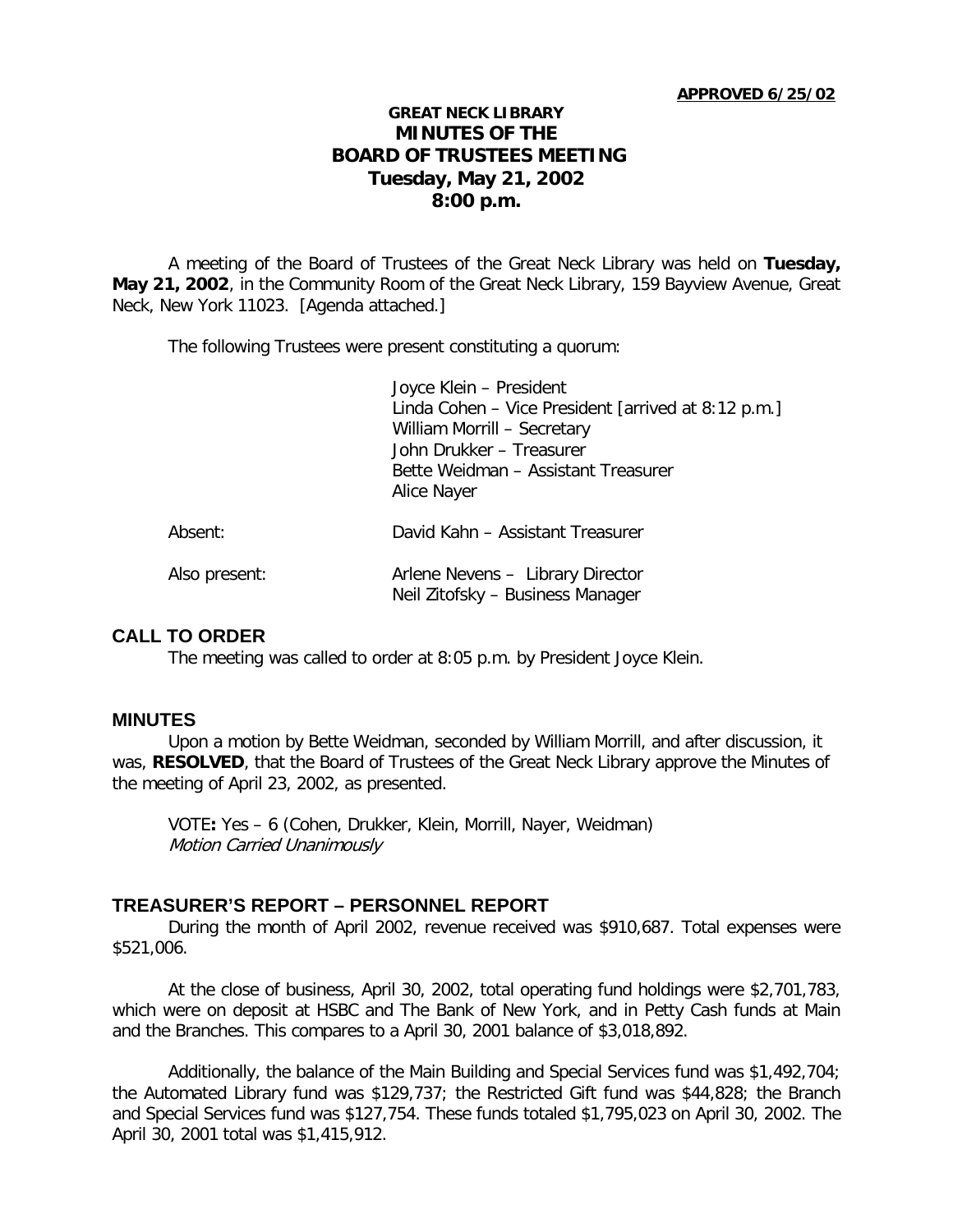Upon a motion by John Drukker, seconded by Alice Nayer, and after discussion, it was,

**RESOLVED,** that the Board of Trustees of the Great Neck Library accept the May 21, 2002, Treasurer's Report with the Personnel Changes of April 17, 2002 through May 15, 2002.

VOTE**:** Yes – 6 (Cohen, Drukker, Klein, Morrill, Nayer, Weidman) Motion Carried Unanimously

Upon a motion by John Drukker, seconded by Bette Weidman, and after discussion, it was,

**RESOLVED,** that the Board of Trustees of the Great Neck Library authorize the Treasurer to pay the persons named in the Check Register dated April 20, 2002 through May 16, 2002, Paid-Checks numbered 24594 through 24688 and To-Be-Paid Checks numbered 24689 through 24775, the sums set against their respective names, amounting in the aggregate to \$171,162.77.

VOTE**:** Yes – 6 (Cohen, Drukker, Klein, Morrill, Nayer, Weidman) Motion Carried Unanimously

### **Budget Line Revisions**

Upon a motion by John Drukker, seconded by Bette Weidman, and after discussion, it was,

**RESOLVED,** that the Board of Trustees of the Great Neck Library authorize the operating budget line-item transfers as detailed in the 2002 Budget Reallocation Worksheet dated May 21, 2002, a copy of which is to be appended to the Minutes of this meeting, as well as to the copy of the 2002 Budget maintained on file at Main and the Branches.

Public Comment: Marietta DiCamillo

VOTE**:** Yes – 6 (Cohen, Drukker, Klein, Morrill, Nayer, Weidman) Motion Carried Unanimously

# **REPORTS**

**Director's Report** (attached hereto).

In addition, Director Nevens informed the Board that a letter, prepared by the attorney, was sent to patrons owing \$50 and more from 1993 forward in an effort to retrieve overdue library materials. The response so far was very good and the Board will be kept posted.

#### **Main Building Committee**

Director Nevens reported that the interviewing process was still in progress. The Building Committee visited Suffolk County to see some of the libraries that the architects had designed and another trip had been scheduled for Pennsylvania. A van will be rented for the field trip to Pennsylvania to cost no more than \$250. As the building project moves forward,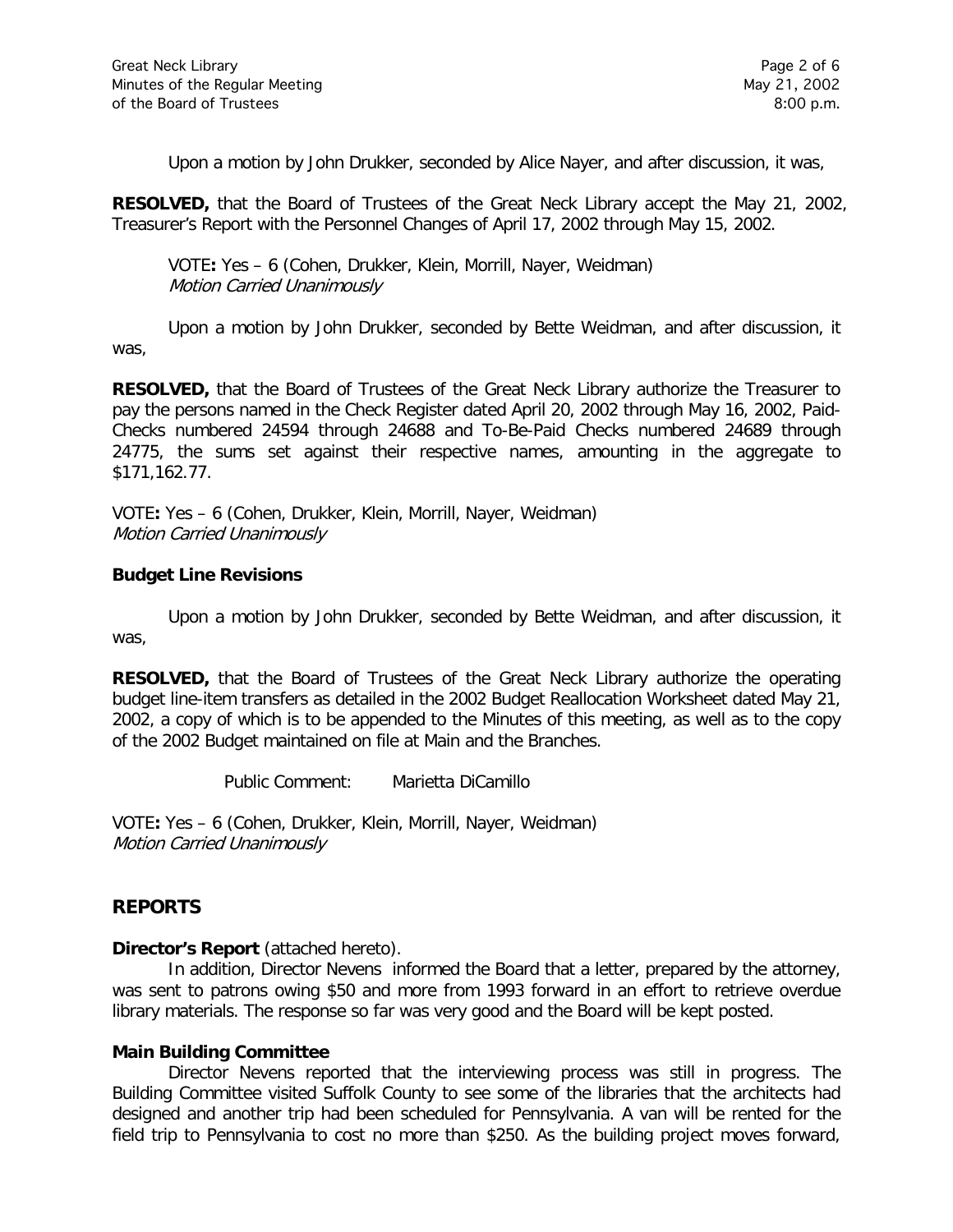there will be additional small expenses, and only those expenses exceeding \$5000 will be brought to the Board for pre-approval. The Board will be informed of all smaller expenditures incurred.

Public Comment: Marietta DiCamillo

#### **Personnel Committee**

The Personnel Committee met just before tonight's Board meeting and Alice Nayer was elected chairperson.

## **OLD BUSINESS**

#### **Board Policy Manual Changes:**

#### Unattended Child Policy

Upon a motion by Bette Weidman, seconded by Linda Cohen, and after discussion, it was, **RESOLVED,** that the Board of Trustees of the Great Neck Library amend its Policy Manual, Section 500-75 [B] as follows: "In no case shall the child be left unattended by the staff. If necessary, the person in charge *and another staff member* shall remain with the child until the parent or police arrives."

VOTE**:** Yes – 6 (Cohen, Drukker, Klein, Morrill, Nayer, Weidman) Motion Carried Unanimously

#### Cell Phones

Upon a motion by Linda Cohen, seconded by Bette Weidman, and after discussion, it was, **RESOLVED,** that the Board of Trustees of the Great Neck Library amend its Policy Manual, Section 500-30 as follows: Add a statement that "Cell phones may only be used in designated areas."

VOTE**:** Yes – 6 (Cohen, Drukker, Klein, Morrill, Nayer, Weidman) Motion Carried Unanimously

#### Maintenance of Public Order Policy

Upon a motion by Linda Cohen, seconded by John Drukker, and after discussion, it was, **RESOLVED,** that the Board of Trustees of the Great Neck Library amend its Policy Manual by adding Section 500-40 replacing the existing section with the new Maintenance of Public Order at Library Facilities policy [attached].

Public Comment: Marianna Wohlgemuth

VOTE**:** Yes – 6 (Cohen, Drukker, Klein, Morrill, Nayer, Weidman) Motion Carried Unanimously

#### Voting Sites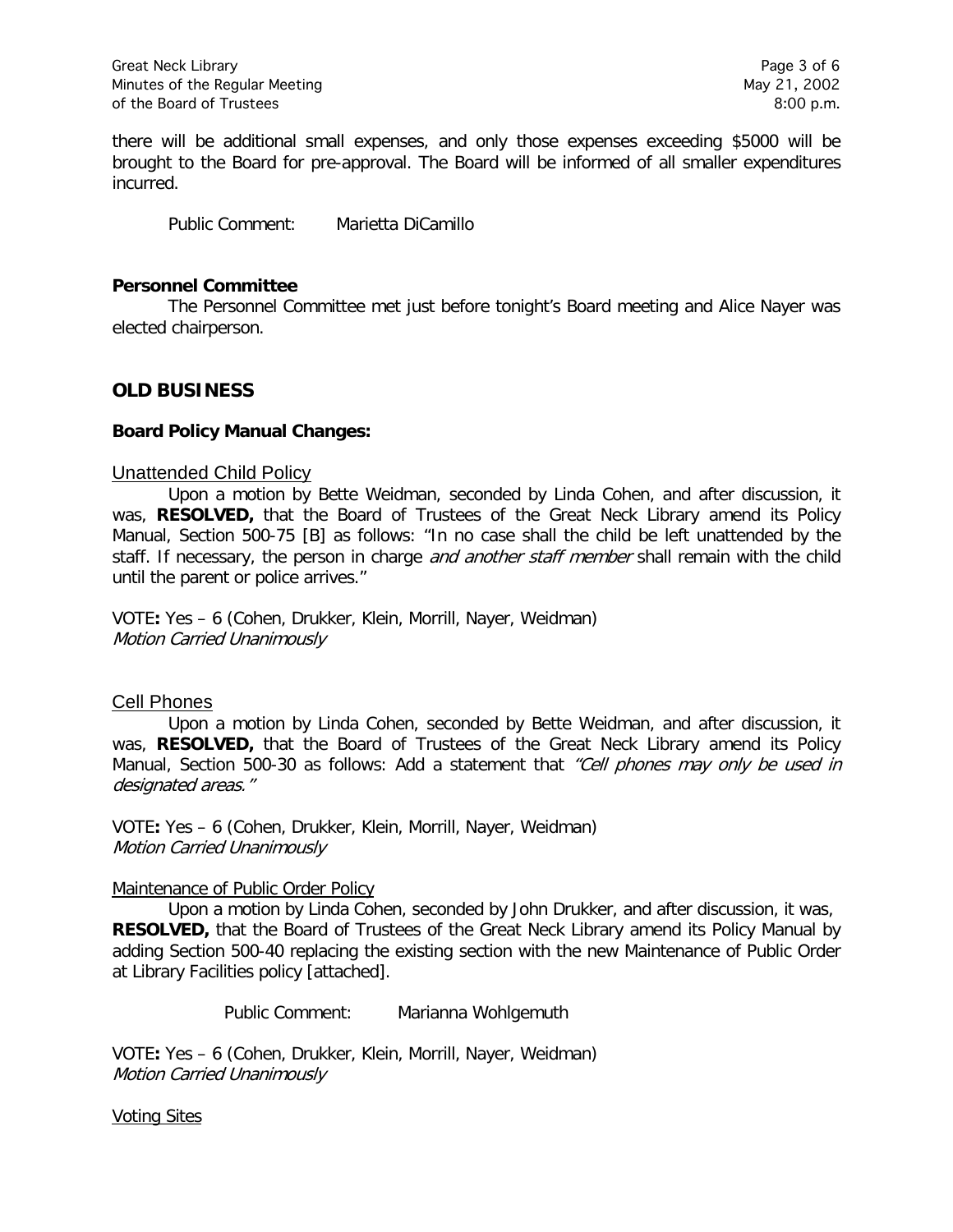Upon a motion by Linda Cohen, seconded by Bette Weidman, and after discussion, it was, **RESOLVED,** that the Board of Trustees of the Great Neck Library amend its Policy Manual, Section 1500-40 (A) as follows: "Voting will take place at the Main Library and Parkville Branch on the day of the Annual Meeting from 10:00 a.m. to 10:00 p.m."

Public Comment: JoAnn Farley, Marietta DiCamillo

VOTE**:** Yes – 6 (Cohen, Drukker, Klein, Morrill, Nayer, Weidman) Motion Carried Unanimously

#### Replacement of Public Photocopiers

Upon a motion by Linda Cohen, seconded by Bette Weidman, and after discussion, it was, **RESOLVED,** that the Board of Trustees of the Great Neck Library authorize the trade-in of three (3) Xerox copiers (Model 5042 serial numbers 80U-155408 and 80U-426058, and Model BK-35, serial number 5UR-044048) for one new Xerox Digital Bookmark under a 60-month lease of \$255.94 per month, as per Xerox' proposal dated 5/16/02. Lease payments will be charged to the current Copy Machines budget line.

Public Comment: Doris Master, Marianna Wohlgemuth, Marietta DiCamillo

After much discussion, action on this item was deferred to the June 25, 2002 meeting.

## **NEW BUSINESS**

#### **Holiday and Sunday Schedule**

Upon a motion by Alice Nayer, seconded by John Drukker, and after discussion it was, **RESOLVED,** that the Board of Trustees of the Great Neck Library adopt the attached holiday and Sunday schedule for September 2002 to August 2003.

VOTE**:** Yes – 6 (Cohen, Drukker, Klein, Morrill, Nayer, Weidman) Motion Carried Unanimously

## **Employee Position**

Upon a motion by Bette Weidman, seconded by Linda Cohen, and after discussion it was,**RESOLVED,** that the Board of Trustees of the Great Neck Library authorize the reclassification of the position of "Page Supervisor" currently held by Marcia Kravet to Senior Library Clerk and that Ms. Kravet's salary be adjusted for the remainder of 2002 to \$39,001.

VOTE**:** Yes – 6 (Cohen, Drukker, Klein, Morrill, Nayer, Weidman) Motion Carried Unanimously

# **CORRESPONDENCE**

Marietta DiCamillo spoke to her letter. [Attached]